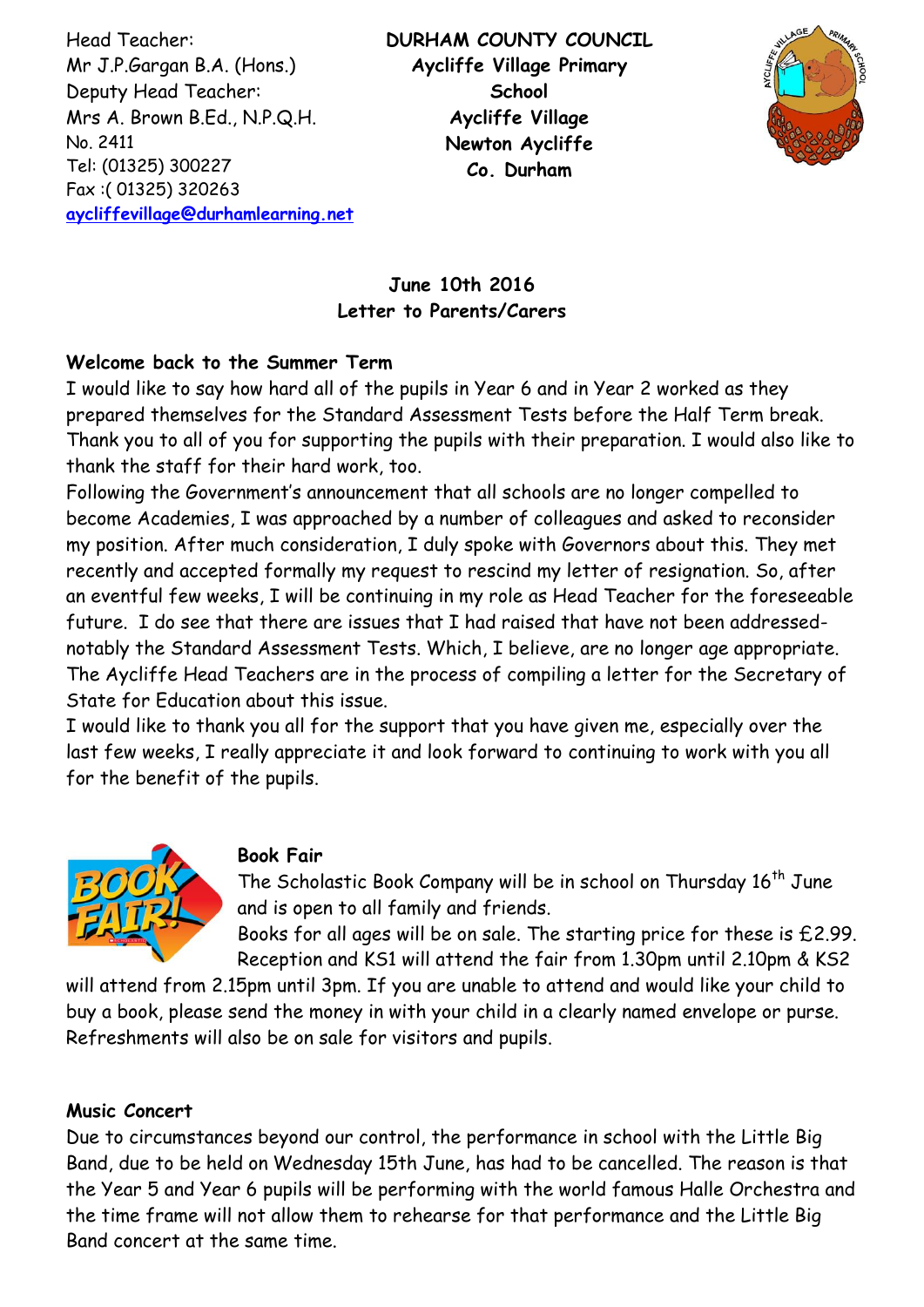The performance with the Halle Orchestra will take place during school time. The rehearsal will be on the 20<sup>th</sup> June and the concert will be on Thursday 23<sup>rd</sup> June. We understand that the performance will be available to watch on You Tube and we are hoping to set this facility up so that parents of the pupils taking part can view the performance with the other pupils in school.

In order to allow the younger children to show their talents, the Year 3 and 4 pupils will be singing and playing the recorder for parents. This will take place on the  $4<sup>th</sup>$  July and parents will be invited in to listen. There will be more information to follow on this.

## **Fundraising**

Thank you, to everyone who helped with the fundraising for school by guessing the time that it would take Mrs. Johnson to complete her Triathlon event. The Triathlon took place on 29<sup>th</sup> May. Mrs Johnson finished in 6 hrs 3 minutes and 26 seconds (36 minutes faster than last year!) The money raised will help regenerate the Early Years area for our youngest pupils to use.

1<sup>st</sup> Prize - Mr Gargan

Spot prizes – James Dean, Miss Beuster, Ethan Nicholson & Jayden Hogarth Total raised for school fund was £95.10.

We would like to congratulate Mrs Johnson on her success in achieving her best ever time for the event.

### **France visit- an apology**

Mrs Brown would like to apologise for any confusion caused by her letter, sent out earlier in the week.

The children will return from France on Friday 8<sup>th</sup> July, 2016. She promises to check her letters more carefully, before sending them, in the future!

As usual, if anyone would like to discuss any of the issues raised here, with me or any member of staff, please don't hesitate to contact us.

Yours sincerely,

Mr J.P.Gargan. Head Teacher